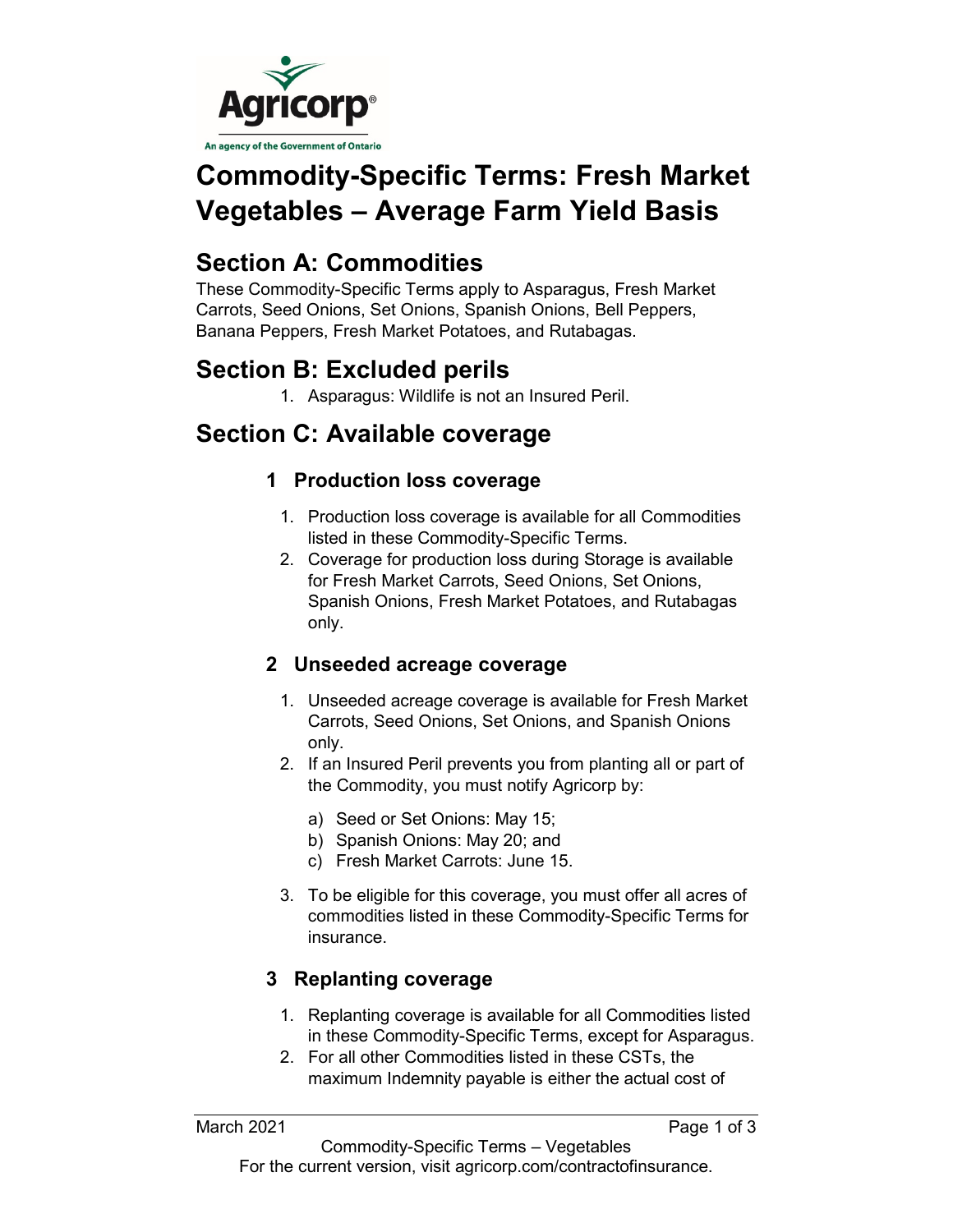replanting or the maximum replanting cost specified by Agricorp, whichever is less.

- 3. For Fresh Market Potatoes and Rutabagas, the minimum acreage eligible for a replanting benefit is three contiguous acres.
- 4. For Onions, Fresh Market Carrots, Banana Peppers and Bell Peppers, the minimum acreage eligible for a replanting benefit is one unbroken acre.

### **4 Banana or bell pepper salvage benefit**

- 1. A Salvage Benefit is available if there is any damage to Banana or Bell Peppers due to the Insured Perils of (1) hail or (2) sun scald or blossom end rot caused by drought or heat.
- 2. This benefit is available only if Agricorp determines that there is enough growing time left in the season to regenerate new fruit.

## **Section D: Commodity-specific conditions**

- 1. Asparagus: The Coverage Period for Asparagus is from April 1 to July 15.
- 2. Coverage is available only for Asparagus plants that are at least four years old that you planted from crowns.
- 3. Banana Peppers (grown for processing only): Any Acreage unharvested at the end of the growing season will be excluded from Harvested Production or pro-rated for yield purposes if:
	- a) the unharvested Commodity was Suitable to Harvest and Suitable to Process, and this is confirmed in writing by the Processor;
	- b) you have met your Guaranteed Production; and,
	- c) you notify Agricorp promptly after the Processor informs you that they are not accepting any more of the contracted Commodity.
- 4. For Fresh Market Carrots and Fresh Market Potatoes, Agricorp will adjust the Harvested Production to take into account any carrots or potatoes harvested before maturity.

## **Section E: Cancellation**

The Cancellation Deadline for Asparagus is October 30.